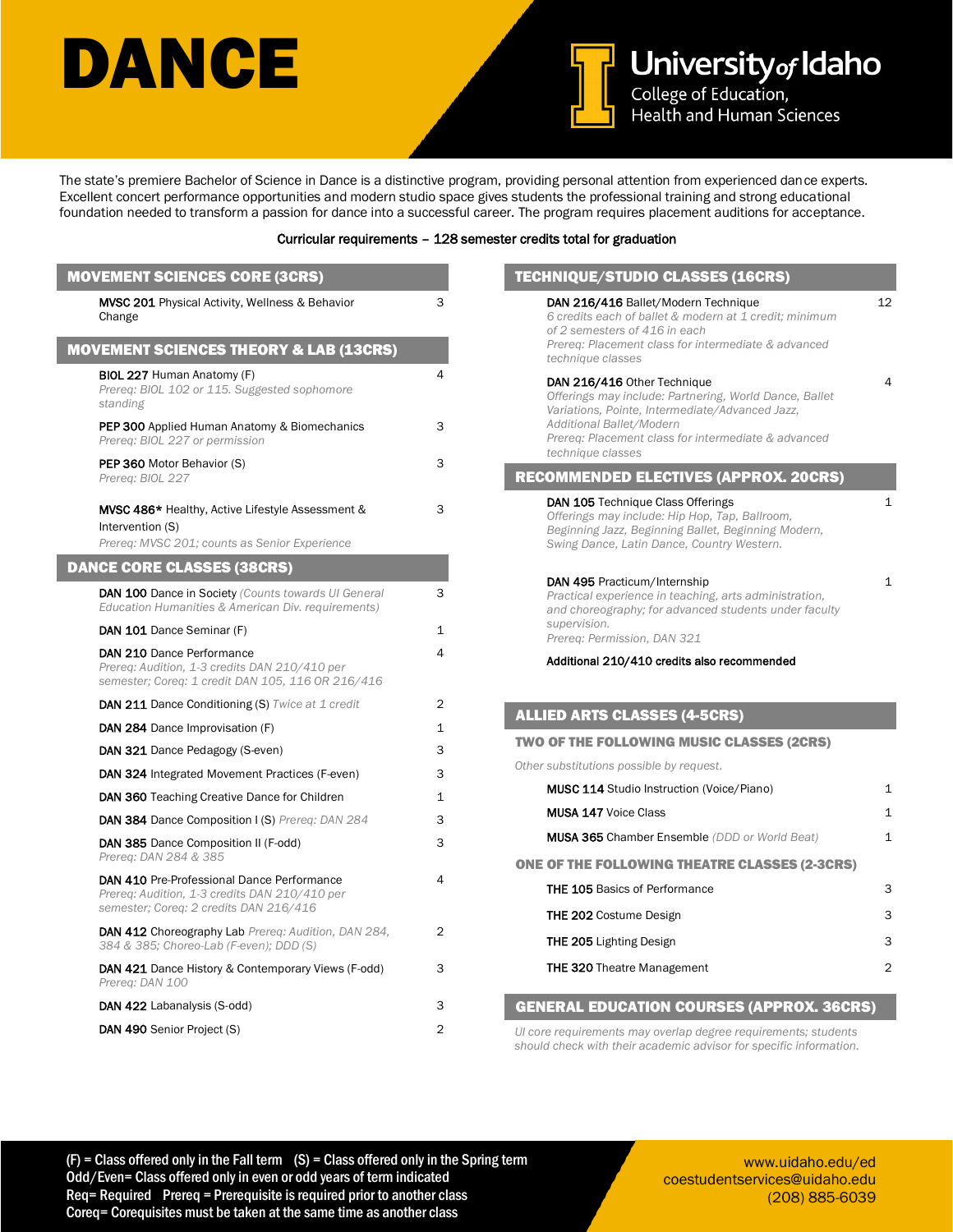# DANCE



## Choreography & Performing Opportunities

#### Fall Main Stage Concert: Faculty & Guest Artist Choreography (F)

Student dancers (DAN 410 credit) must audition every semester for faculty and guest artist work to be a part of this fully produced concert. Instructor permission is required. Dance Majors will be given first priority. Good academic standing and student work ethic will be taken into consideration. Co-requisite is at least two 216/416 technique credits in ballet or modern.

#### Spring Main Stage Concert: DancersDrummersDreamers (DDD) (S)

Concert produced spring semester in collaboration with the Lionel Hampton School of Music. Pre-requisites for student choreographer include Improvisation (DAN 284), Composition I (DAN 384), and Composition II (DAN 385). Instructor permission required. Choreographers must audition their work to be chosen (DAN 412 credit). Student dancers must audition to be selected as a performer (DAN 210 credit) and be registered for a minimum of one co-requisite DAN 105/116/216/416 course.

#### Choreo-Lab (F-even)

Student choreographed concert produced fall even years only (DAN 412 credit). Pre-requisites for choreographer include Improvisation (DAN 284), Composition I (DAN 384), and Composition II (DAN 385). Instructor permission required. Student dancers must audition to be a part of this studio theatre produced concert (DAN 210 credit) and be registered for a minimum of one co-requisite DAN 105/116/216/416 course.

#### Dance Research Showcase (S)

Students may participate in the dance research showcase, which typically highlights senior dance major project presentations every spring. Performance is by invitation; not for credit.

Dance Off Hand Students may participate in the Dance Off Hand concert every semester. Performance applications are submitted to the Terpsichore Student Dance Organization (TSDO) for selection.

#### American College Dance Association (ACDA) Conference (S)

Every spring semester students are invited to attend the American College Dance Association Conference. University dance programs gather for a festival of dance classes, performances, and peer adjudicated concerts at select regional locations. Dancers in selected performance piece(s) may be able to obtain DAN 210/410 credit.

#### Idaho Dance Education Organization (IDEO) Conference (F)

Every fall semester students are encouraged to attend the annual conference for IDEO, a state affiliate of the National Dance Education Organization. Dance educators are chosen to present movement sessions and research presentations with the goal of advancing the field of dance in the state and region. Students may be invited to perform in the conference closing concert. University of Idaho Dance Program hosted this conference in Fall 2017, and the program anticipates hosting again in the future.

#### Terpsichore/Student Dance Organization

Student membership provides additional opportunities to perform, choreograph, socialize and fundraise every semester.

#### Dance Scholarships

Dance Scholarships may be applied for annually and are awarded to declared dance majors only. Dance minors are not eligible.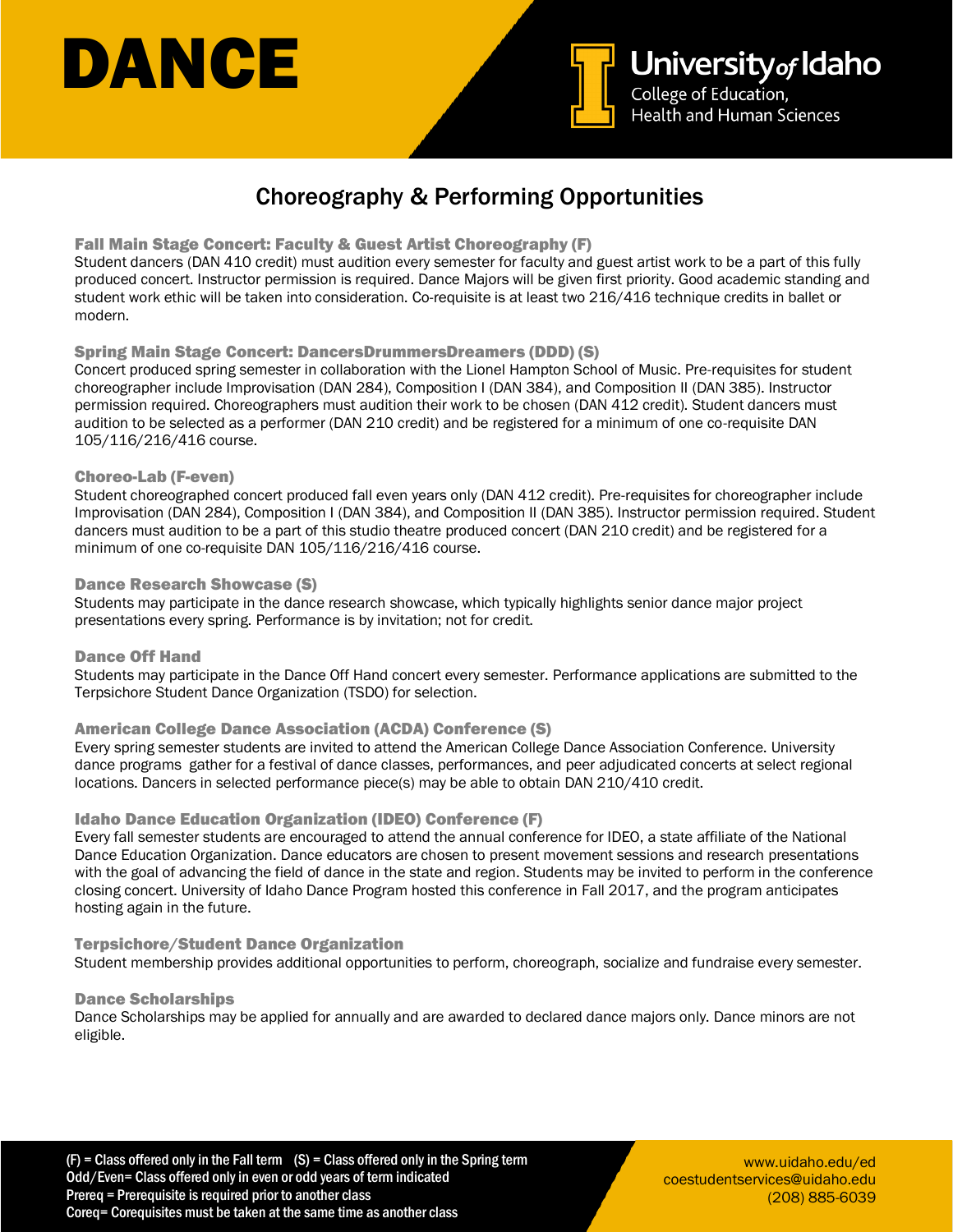



### Sample Four-Year Plan (Even) 2020-2021

|                                                                            | <b>FRESHMAN FALL 2020 (15-16CRS)</b>                                                                              |                |                   | <b>FRESHMAN SPRING 2021 (16-17CRS)</b>                                                                            |                |  |
|----------------------------------------------------------------------------|-------------------------------------------------------------------------------------------------------------------|----------------|-------------------|-------------------------------------------------------------------------------------------------------------------|----------------|--|
| <b>DAN 101</b>                                                             | Dance Seminar                                                                                                     | 1              | <b>DAN 100</b>    | Dance in Society                                                                                                  | 3              |  |
| DAN 210/410                                                                | Dance Performance Coreq: 2 credits DAN 216/416                                                                    | $1-2$          | DAN 210/410       | Dance Performance Coreg: DAN 105, 216 OR 416                                                                      | $1-2$          |  |
| DAN 216/416                                                                | Technique (Modern/Ballet)                                                                                         | $\overline{2}$ | DAN 216/416       | Technique (Modern/Ballet)                                                                                         | $\overline{2}$ |  |
| <b>DAN 284</b>                                                             | Dance Improvisation (F)                                                                                           | $\mathbf{1}$   | <b>DAN 384</b>    | Dance Composition (S) Prereq: DAN 284                                                                             | 3              |  |
| <b>ENGL 101</b>                                                            | College Writing and Rhetoric I                                                                                    | 3              | <b>MVSC 201</b>   | Physical Activity & Behavior Change                                                                               | 3              |  |
| <b>BIOL</b><br>102/102L OR<br>115/115L                                     | <b>Biology and Society OR</b><br>Cells and Evolution of Life Prereq: CHEM 101/101L OR<br>CHEM 111/111L            | $\overline{4}$ | <b>ENGL 102</b>   | College Writing and Rhetoric II                                                                                   | 3              |  |
| <b>MATH</b>                                                                | <b>General Education Math</b>                                                                                     | 3              | $COMM -$          | General Education Oral Communication (COMM 101)                                                                   | $\overline{2}$ |  |
|                                                                            | <b>SOPHOMORE FALL 2021 (15-16CRS)</b>                                                                             |                |                   | <b>SOPHOMORE SPRING 2022 (15-18CRS)</b>                                                                           |                |  |
| <b>BIOL 227</b>                                                            | Human Anatomy & Physiology I (F) (Prereq: BIOL 102<br>or 115, rec. sophomore standing)                            | 4              | DAN 210/410       | Dance Performance Coreg: DAN 105, 216 OR 416                                                                      | $1 - 2$        |  |
| DAN $216/416$   Technique                                                  |                                                                                                                   | $\overline{c}$ | <b>DAN 211</b>    | Dance Conditioning (S)                                                                                            | 1              |  |
| <b>DAN 360</b>                                                             | Teaching Creative Myt for Children<br>Prereg: MVSC 201 OR permission                                              | $\mathbf{1}$   | DAN 216/416       | Technique                                                                                                         | $2 - 3$        |  |
| <b>DAN 385</b>                                                             | Dance Composition II (F-odd) Prereg: DAN 284 & 384                                                                | 3              | <b>DAN 321</b>    | Dance Pedagogy (S-Even)                                                                                           | 3              |  |
| <b>DAN 410</b>                                                             | Dance Performance Coreg: DAN 216/416                                                                              | $1-2$          | <b>DAN 412</b>    | Choreography Lab (DDD) Prereq: DAN 284, 384 & 385                                                                 | $\overline{2}$ |  |
| MUSA-                                                                      | MUSA 114, 145, 146, 147, 149 OR 365                                                                               | $\mathbf{1}$   | Science           | General Education Natural Science with Lab                                                                        | 4              |  |
| Soc Sci                                                                    | <b>General Education Social Science</b>                                                                           | 3              | <b>Humanities</b> | <b>General Education Humanities</b>                                                                               | 3              |  |
| <b>JUNIOR FALL 2022 (15-19CRS)</b><br><b>JUNIOR SPRING 2023 (15-18CRS)</b> |                                                                                                                   |                |                   |                                                                                                                   |                |  |
|                                                                            |                                                                                                                   |                |                   |                                                                                                                   |                |  |
| DAN 210/410                                                                | Pre-professional Dance Performance<br>Prereq: 2 sem of DAN 210 OR permission;<br>Coreg: min 2 DAN 216/416 courses | $1 - 3$        | DAN 210/410       | Pre-professional Dance Performance<br>Prereq: 2 sem of DAN 210 OR permission;<br>Coreg: min 2 DAN 216/416 courses | $1-3$          |  |
| DAN 216/416                                                                | Technique                                                                                                         | $2 - 4$        | DAN 216/416       | Technique                                                                                                         | $3-4$          |  |
| <b>DAN 324</b>                                                             | Integrated Movement Practices (F-even)                                                                            | 3              | <b>DAN 412</b>    | Choreography Lab (DDD) Prereq: DAN 284, 384 & 385                                                                 | 2              |  |
| <b>DAN 412</b>                                                             | Choreography Lab (F-even)<br>Prereg: DAN 284, 384 & 385                                                           | 3              | <b>DAN 422</b>    | Labanalysis (S-odd)                                                                                               | 3              |  |
| <b>DAN ELEC</b>                                                            | Dance Elective                                                                                                    | $\mathbf{1}$   | <b>PEP 360</b>    | Motor Behavior (S) Prereg: BIOL 227                                                                               | 3              |  |
| <b>PEP 300</b>                                                             | Applied Human Anatomy/Biomechanics<br>Prereq: BIOL 227                                                            | 3              | Soc Sci           | <b>General Education Social Science</b>                                                                           | 3              |  |
| THE-                                                                       | THE 105 (F), 202, 205 OR 320                                                                                      | $2 - 3$        |                   |                                                                                                                   |                |  |
|                                                                            | <b>SENIOR FALL 2023 (13-17CRS)</b>                                                                                |                |                   | <b>SENIOR SPRING 2024 (13-17CRS)</b>                                                                              |                |  |
| DAN 216/416                                                                | Technique                                                                                                         | $3-5$          | DAN 210/410       | Pre-professional Dance Performance (DDD)<br>Prereq: see above; Coreq: see above                                   | $1 - 3$        |  |
| <b>DAN 410</b>                                                             | Pre-professional Dance Performance<br>Prereq: see above; Coreq: see above                                         | $1-3$          | DAN 216/416       | Technique                                                                                                         | $3-5$          |  |
| <b>DAN 421</b>                                                             | Dance History & Contemporary Views (F-odd)<br>Prereq: DAN 100                                                     | 3              | <b>DAN 490</b>    | Senior Project Prereq: Senior standing & Dance major                                                              | $\overline{2}$ |  |
| $MUSA -$                                                                   | MUSA 114, 145, 146, 147, 149 OR 365                                                                               | 1              | <b>DAN 211</b>    | Dance Conditioning (S)                                                                                            | 1              |  |
| <b>Electives</b>                                                           | Electives to reach 128 credits                                                                                    | 5              | <b>MVSC 486</b>   | Healthy Active Lifestyles (S) Prereq: MVSC 201                                                                    | 3              |  |

 $(F)$  = Class offered only in the Fall term  $(S)$  = Class offered only in the Spring term Odd/Even= Class offered only in even or odd years of term indicated Prereq = Prerequisite is required prior to another class Coreq= Corequisites must be taken at the same time as another class

www.uidaho.edu/ed coestudentservices@uidaho.edu (208) 885-6039